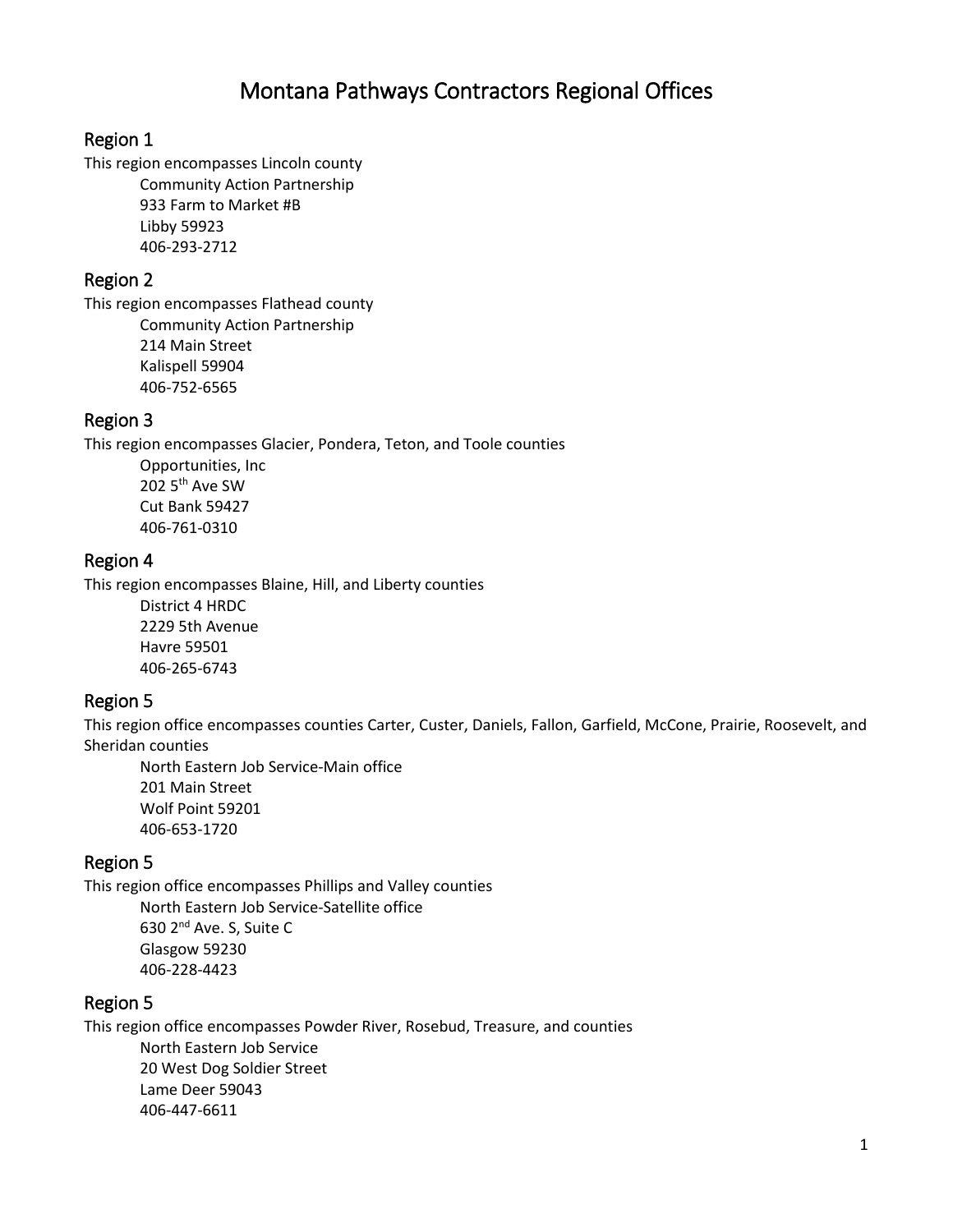# Region 5

This region office encompasses Dawson, Richland, and Wibaux counties North Eastern Job Service-Satellite office 218 W Bell Ste 212 Glendive 59330 406-377-6570

### Region 6

This region encompasses Mineral and Sanders counties Working Innovations 2504 Tradewinds Way #2 Thompson Falls 59873 406-241-5434

# Region 7

This region encompasses Lake county Working Innovations 414 D 1st Street East Polson 59860 406-883-6717

# Region 8

This region encompasses Missoula county DLI Job Service 539 South 3rd Street West Missoula 59808 406-329-1275

# Region 9

This region encompasses Ravalli county District XI HRDC 303 North Third Street Hamilton 59840 406-363-6101

# Regions 10 and 14

These regions encompass Beaverhead, Deer Lodge, Granite, Powell, Silver Bow, and South Jefferson counties Career Futures Inc.

55 West Granite Butte 59701 406-723-9101

# Region 11

This region encompasses Lewis and Clark, Broadwater, and North Jefferson counties

Career Training Institute 347 North Last Chance Gulch Helena 59601 406-443-0800